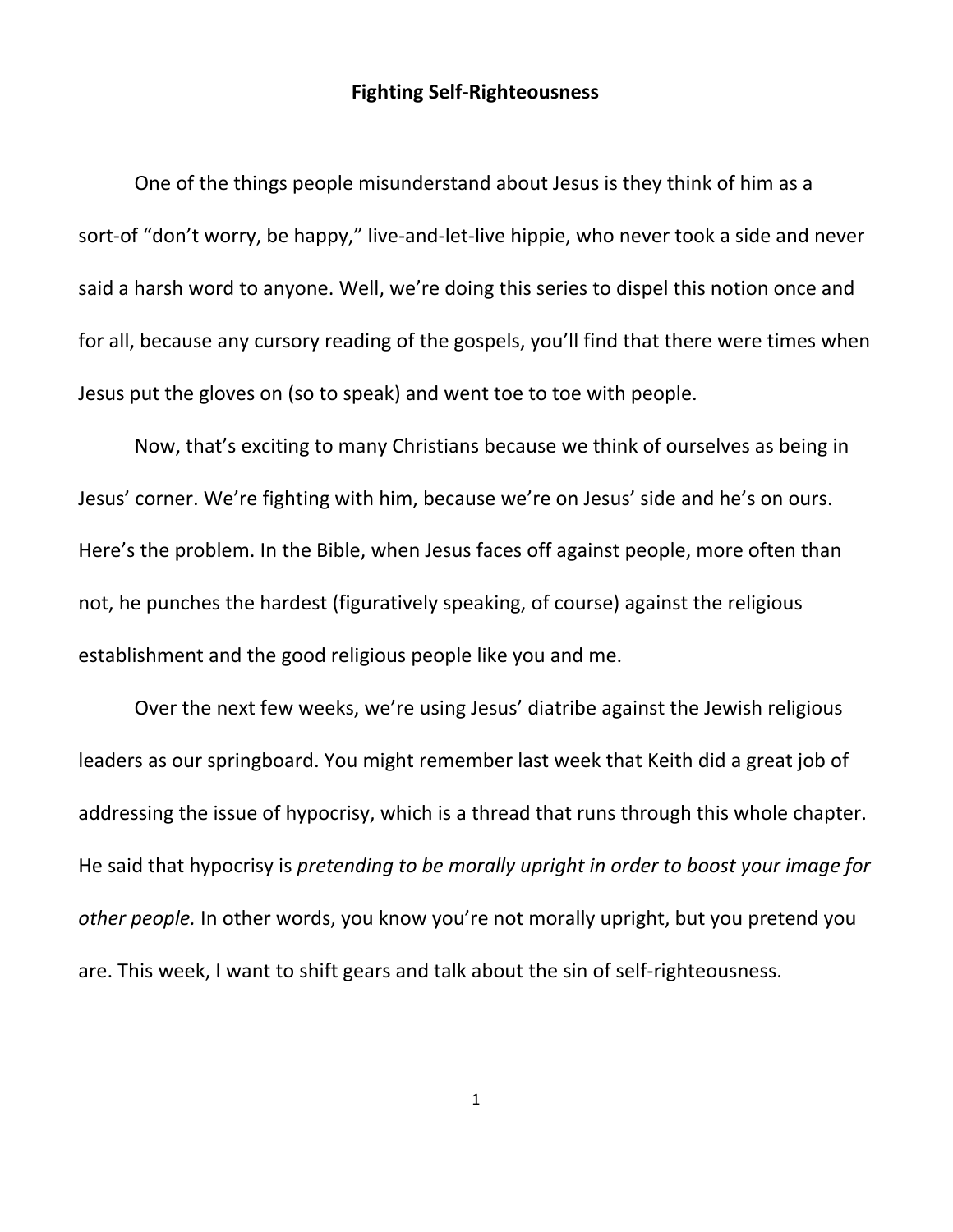Self-righteousness is different than hypocrisy because self-righteous people can't see or won't admit their shortcomings. *If you're self-righteous, you believe you're 100% righteous and morally superior to others.* At the heart of self-righteousness is comparison. You're not just righteous, but you're *more* righteous than other people.

Now, I'm talking about it in terms of righteousness, but we see this same attitude creep up on other areas. Yesterday, my wife and I were at Sam's Club. Now, I have the Sam's Club app, where you can scan in all your items and pay right on your phone and walk right past the lines at the checkout. Well, Sam's was crazy busy yesterday, but when we got our items and I checked out on my phone, I have to admit, I was disappointed to see that even though the store was crazy busy, there weren't any long lines.

As we were walking out, I told my wife, *"I'm a little disappointed there weren't super long lines. I was looking forward to laughing at those chumps when I walked by because I'm so smart for using the app."* She was appalled. That's self-righteousness.

We know religious people can be self-righteousness. But irreligious people can too? We just have different definitions of righteousness. For Church people, righteousness means being faithful to our religious rituals like going to church, tithing and devotional time and avoiding the "standard" sins like murder, lying, stealing and adultery.

Growing up, I remember looking down on people who didn't go to church or if I saw someone light a cigarette. Although, now that I think about it, things have come back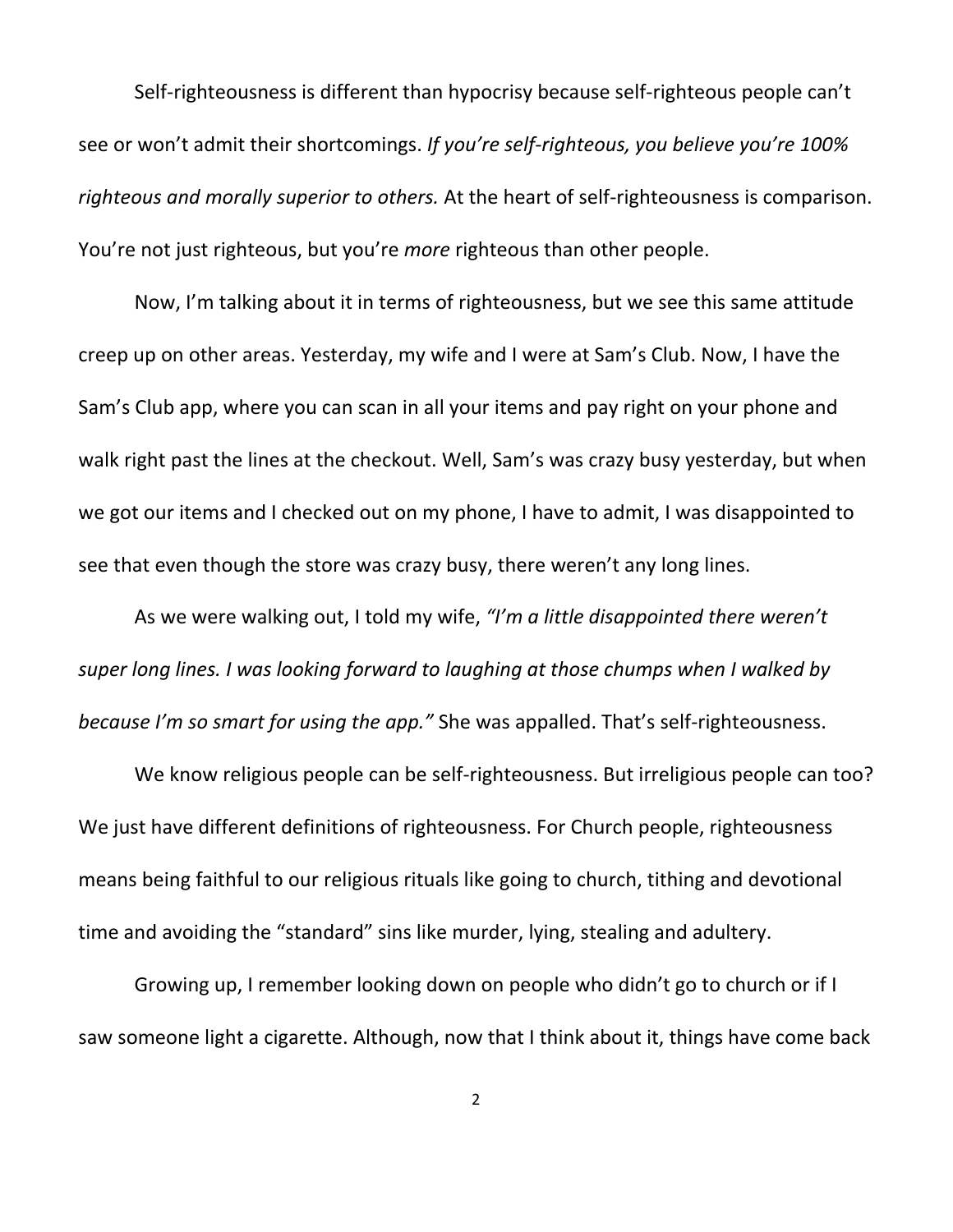around and today our whole society shames smokers. So, people accuse Christians of being self-righteous. But irreligious people do it, too.

For instance, there's a lot of self-righteousness in *politics* today. In fact, self-righteousness was a key factor in the election last year. One of the critical moments of the campaign was when Hillary called Trump supporters his "basket of deplorables." That moved the needle for a lot of people because people are so turned off by self-righteousness, that people were willing to overlook Trumps obvious short-comings.

People outside the church name sins, too. Their list includes things like destroying the environment, using GMOs, and having obscene wealth. I'm not taking a side here, I'm just pointing out that this is an issue for ALL of us, Christian or non-Christian, liberal or conservative. So, this will be good for all of us. Turn with me to Luke, chapter 18:9-14.

Since we're in church today, I'm going to talk primarily to church people. It's easy for us to condemn the sins of people "out there," but it's more useful and more in line with Jesus to pay attention to our own sin. Jesus said in Matthew 7, **"Why do you look at the speck of sawdust in your brother's eye and pay no attention to the plank in your own eye?"** Today we're paying attention to our plank.

[read Luke 18:9-14] "**To some who were confident of their own righteousness and looked down on everyone else**…**"** Remember that's our definition of self-righteousness. This is who Jesus is speaking to. **"He told this parable. <sup>10</sup>Two men went up to the Temple**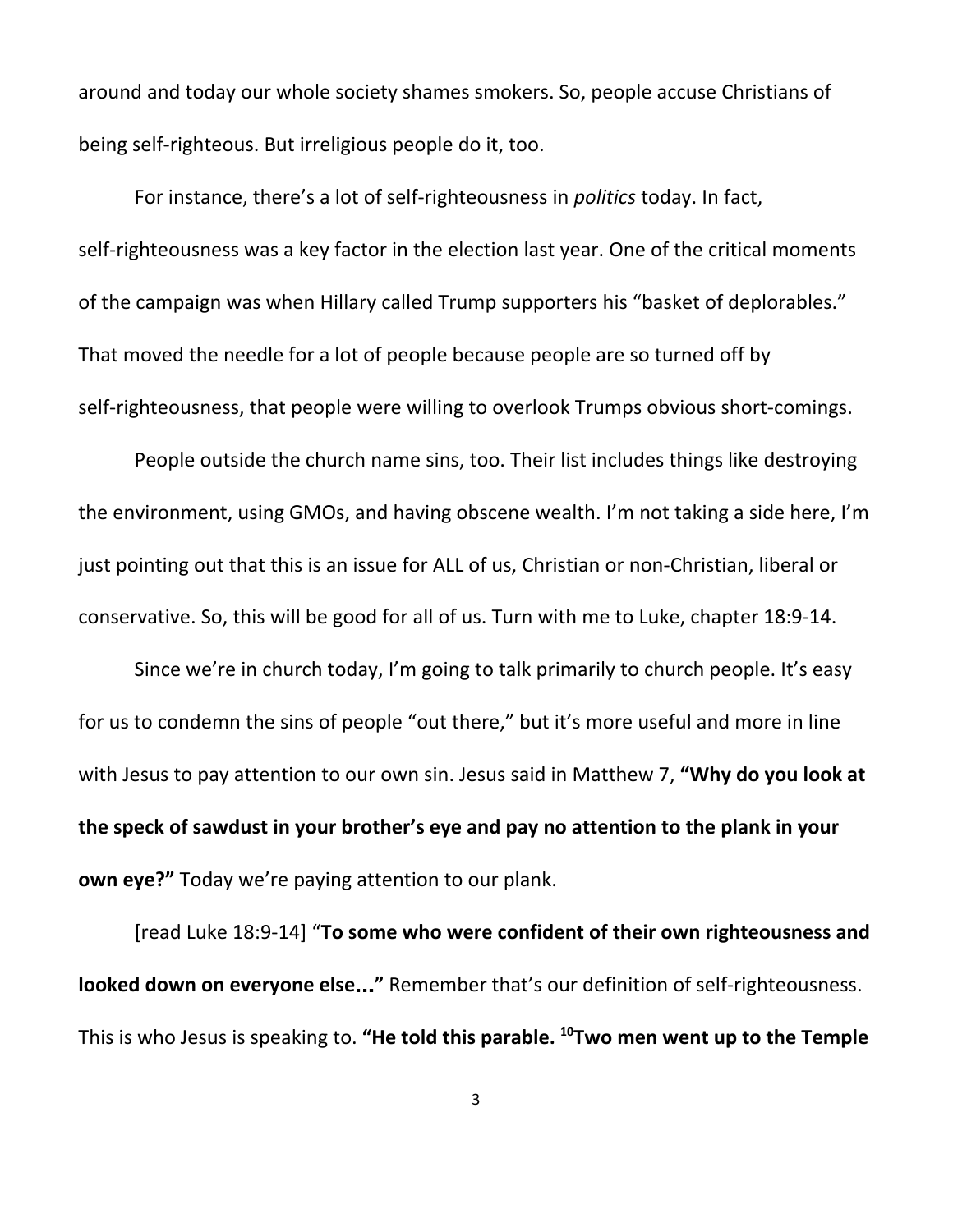**to pray, one a Pharisee** (religious leader) **and the other a tax collector."** Let me pause there for a moment. In Jesus' day, tax collectors were despised, but not just because they collected taxes. Tax collectors were traitors—Jews who conspired with the Romans.

They were opportunists who took advantage of people for financial gain. They would bid with the Roman government on the amount of taxes they could collect in a certain region and as long as they gave the promised amount to the government, they could collect any amount they wanted on top of that. Tax collectors were rich, but they were hated and marginalized. They were considered by Jews among the greatest sinners.

So those are the two characters—Pharisee (the respected religious leader) and tax collector (professional swindler). Verse 11, **"The Pharisee stood by himself and prayed: 'God, I thank you that I am not like other people—robbers, evildoers, adulterers—or even like this tax collector. I fast twice a week and give a tenth of all I get.'"**

**"But the tax collector stood at a distance. He would not even look up to heaven, but beat his breast and said, 'God, have mercy on me, a sinner.'"**

**"I tell you that this man** (the tax collector)**, rather than the other, went home justified before God. For all those who exalt themselves will be humbled, and those who** humble themselves will be exalted." That's the parable.

Last week, Keith preached a 9-point sermon. So today, I'm going to preach a 9-point sermon of my own. From this passage, we'll see the *marks* of self-righteousness,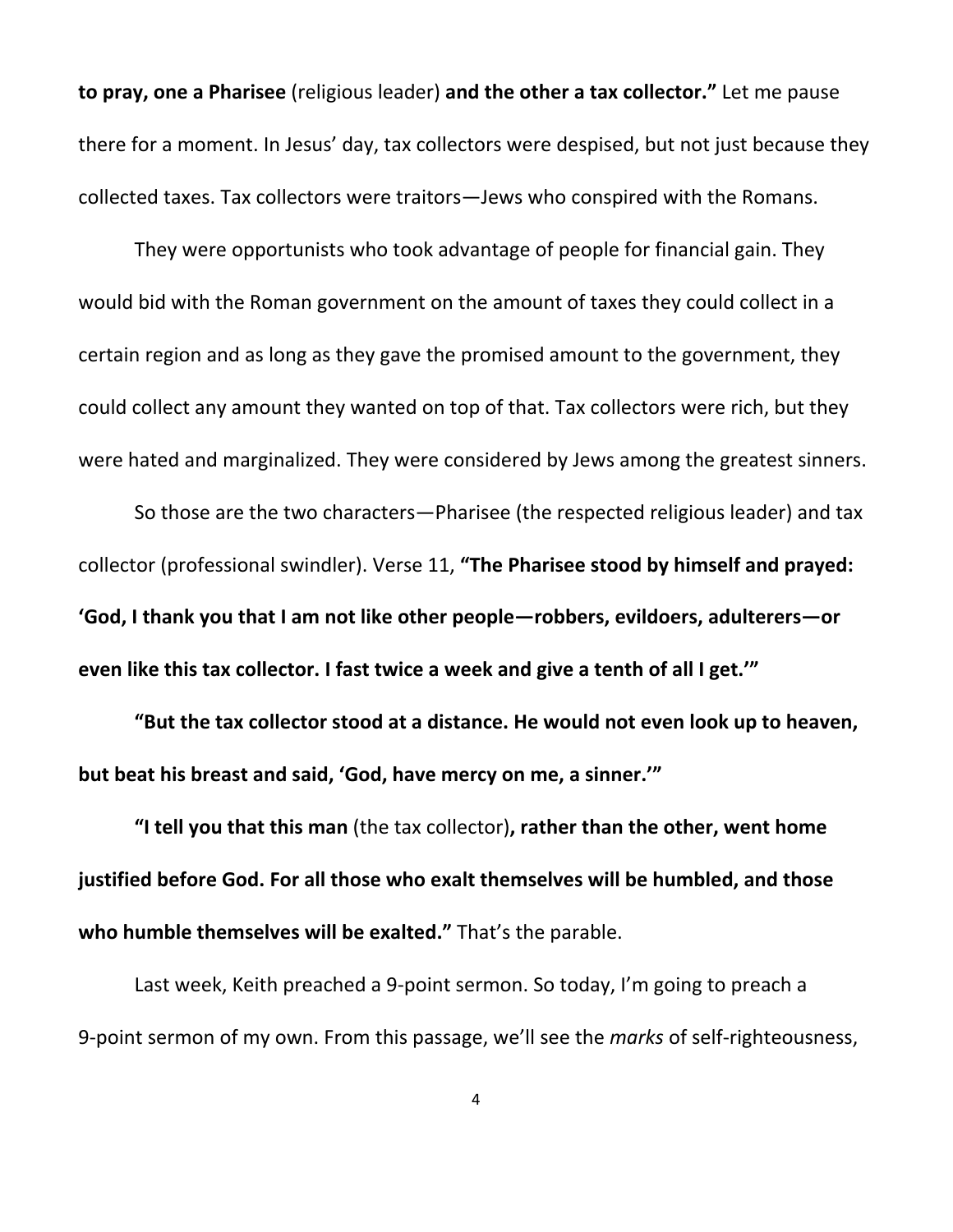the *problem* with self-righteousness, and how to put on the gloves and *fight against* self-righteousness. Let's start with the marks.

The first mark of self-righteousness is *when you think you deserve God's acceptance because of your goodness.* The impression we get is that the Pharisee walked right up to the altar and acted as if he owned the place. Then, his prayer was really a prayer at all. He starts out like he's going to thank God, but ends up thanking himself that he's so awesome. Verse 12, **"I fast twice a week and give a tenth of all I get."**

Now fasting and tithing are good things, just like resisting sin and being nice to your neighbors, but according to the Bible, doing these things isn't what causes God to accept you. In fact, good works can become a way to manipulate God. *If I'm good enough, then God will have to accept me.* We don't focus on God's mercy, but on our goodness. Now, none of us would be so bold as to consciously think that kind of thing. So, how do we recognize self-righteousness in ourselves?

I think a practical way to do it is to look for that attitude in relationship to other people. For instance, a moment of confession here…Have you ever thought to yourself that your spouse is lucky to have someone as great, and kind and thoughtful and humble as you? If you're a parent, have you ever thought that your kids are really blessed that you're their parent? If you ever think that in your relationships with other people, then chances are, you struggle with self-righteousness. That's one mark.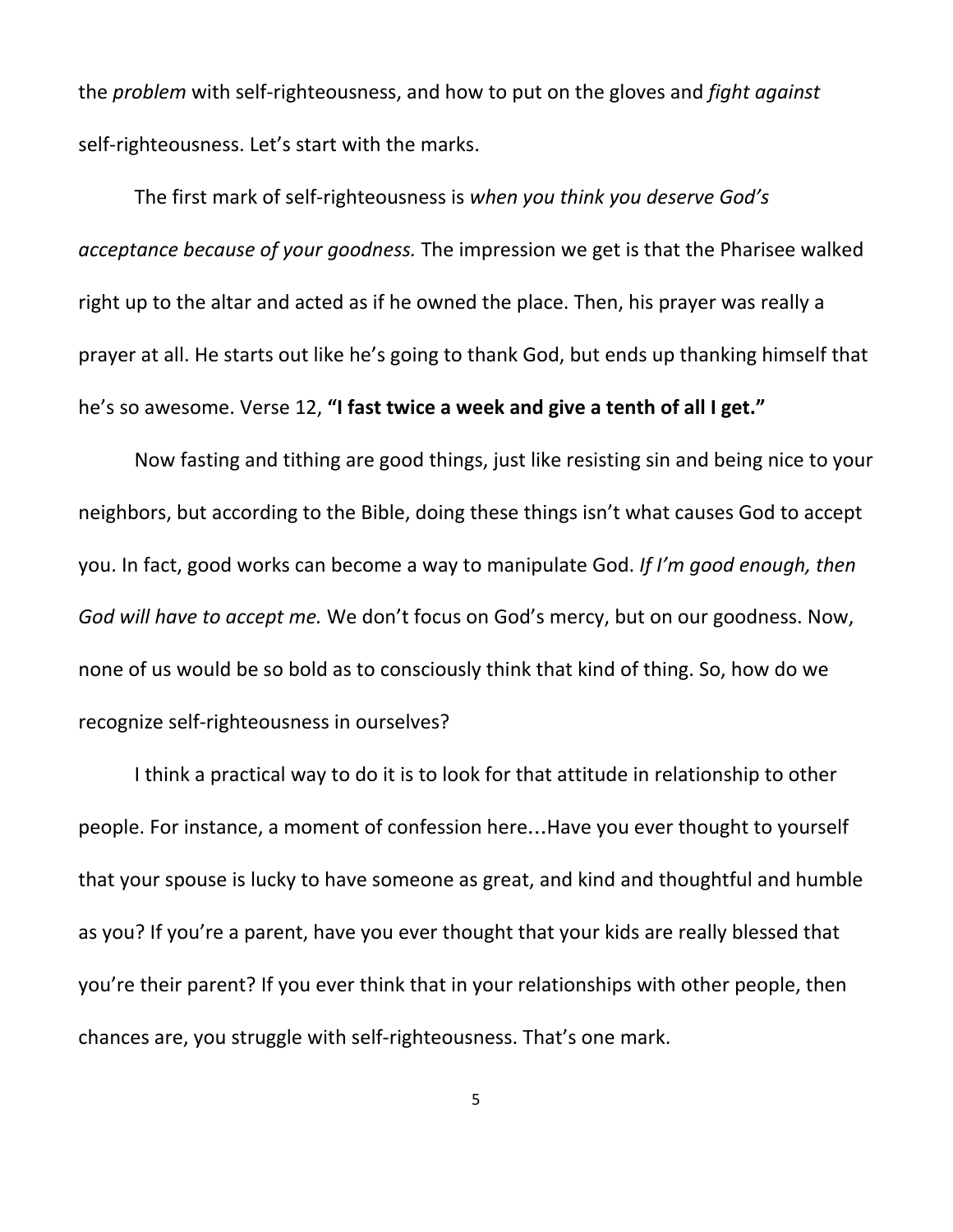The second mark of self-righteousness is that you *feel superior to others because of what you think, do or don't do.* This is where Jesus' parable makes me throw up in my mouth. Listen to the Pharisees' prayer in verse 11. **"God, I thank you that I'm not like those poor excuses for humanity."** Isn't that ugly? The pretense is staggering.

But it's easy to judge the Pharisee, but watch out because it might be you, too. If you ever use the phrase "*those people*," you might be self-righteous. "What those poor people need to do it just get a job." "If those black people would just stop shooting each other…" "Those liberals don't care about God." "Those conservatives don't care about people." If you ever say things like that, check yourself for self-righteousness.

The third mark of self-righteousness is related to the second…when you *identify others by their sin and yourself by your good qualities.* In his prayer, the Pharisee stuck a label on people. Robbers. Evildoers, adulterers. Or even "this tax collector." There's no acknowledgement of their value, only their sin.

In the last series, we talked about the fact that the Bible says we are all God's masterpiece, but we're covered in the mud of sin. The message of the gospel is that Jesus transforms us to reveal the masterpiece God intended.

Self-righteousness can't see past the mud and oftentimes forgets that God created every person in his image. That's when people become their sin in our mind. They're adulterers, liars, atheists, or drug addicts. They don't just commit sins, they're sinners.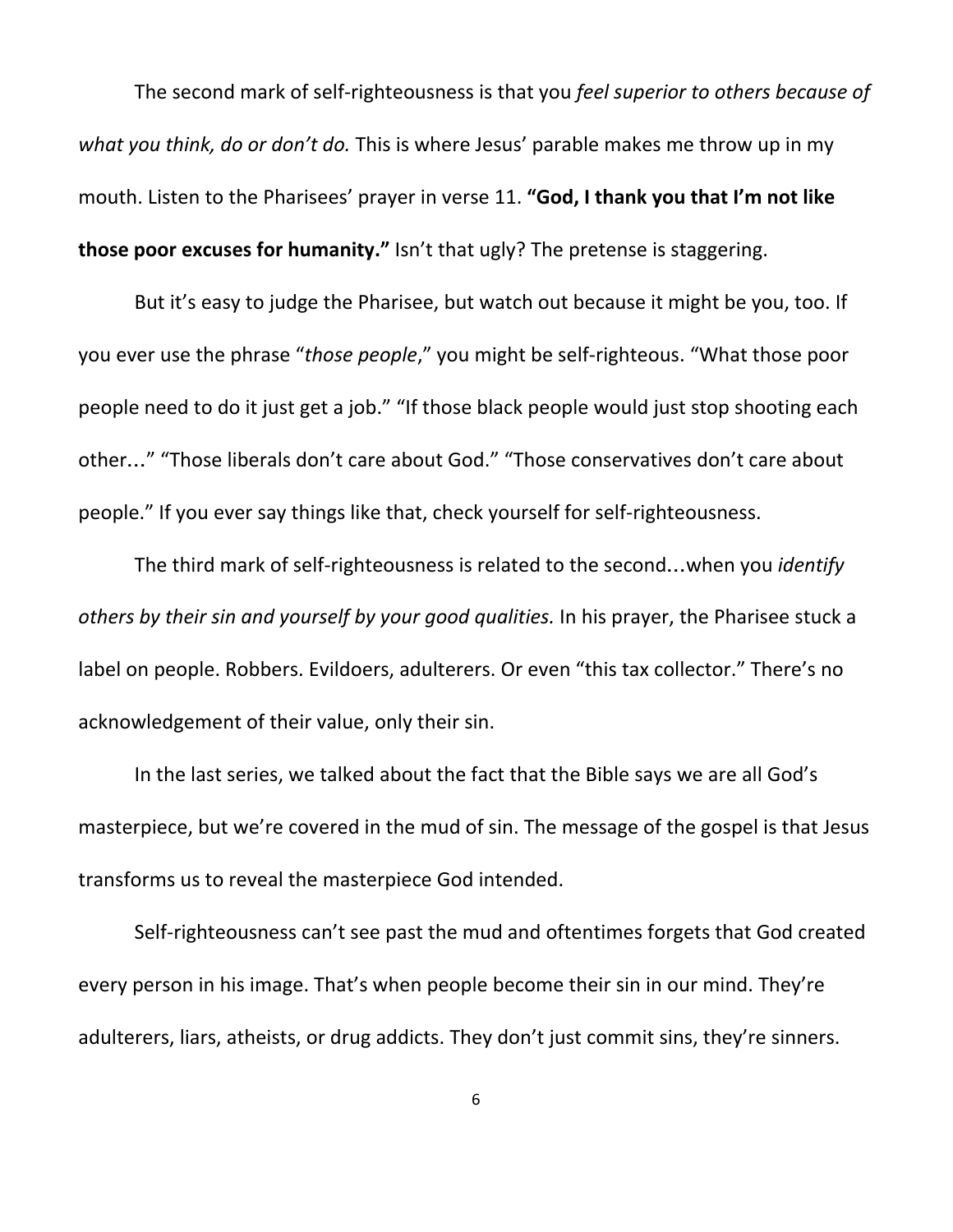But a self-righteous person doesn't apply the same standard to himself. He elevates other people's sin and minimizes his own, *"It's just a little something I need to work on. It's not really a big deal."* So, do you compare yourself and your character, accomplishments or knowledge to other people's? Does it make you feel good to hear about other people's failures or sins? You might be self-righteous.

OK, so you might have started to identify self-righteousness in yourself. But you might not be convinced it's as bad as the "big" sins like stealing, and cheating, and sexual sins. But Jesus seems to say that sins like self-righteousness are just as dangerous.

But why would self-righteousness be so harmful? Let me just briefly mention three things. *First is that it blinds us to our sin and makes growth impossible.* Self-righteousness always focuses us on other people's sin. Do you ever sit in church and think, *"I wish so and so was here to hear this?"* What's the problem with that attitude? You're so busy applying a sermon to someone else's life and forget all about your own.

But we all have an incredible ability to maintain blind spots in our own lives, so we can't waste our time and mental energy diagnosing other people's sins. We need to apply all our resources to ourselves.

*The second problem is that self-righteousness erodes compassion.* Loving people is impossible when you're sizing them up. Compassion is the ability to see ourselves in other people's situation. But self-righteousness focuses us on what's *different*. We *blame*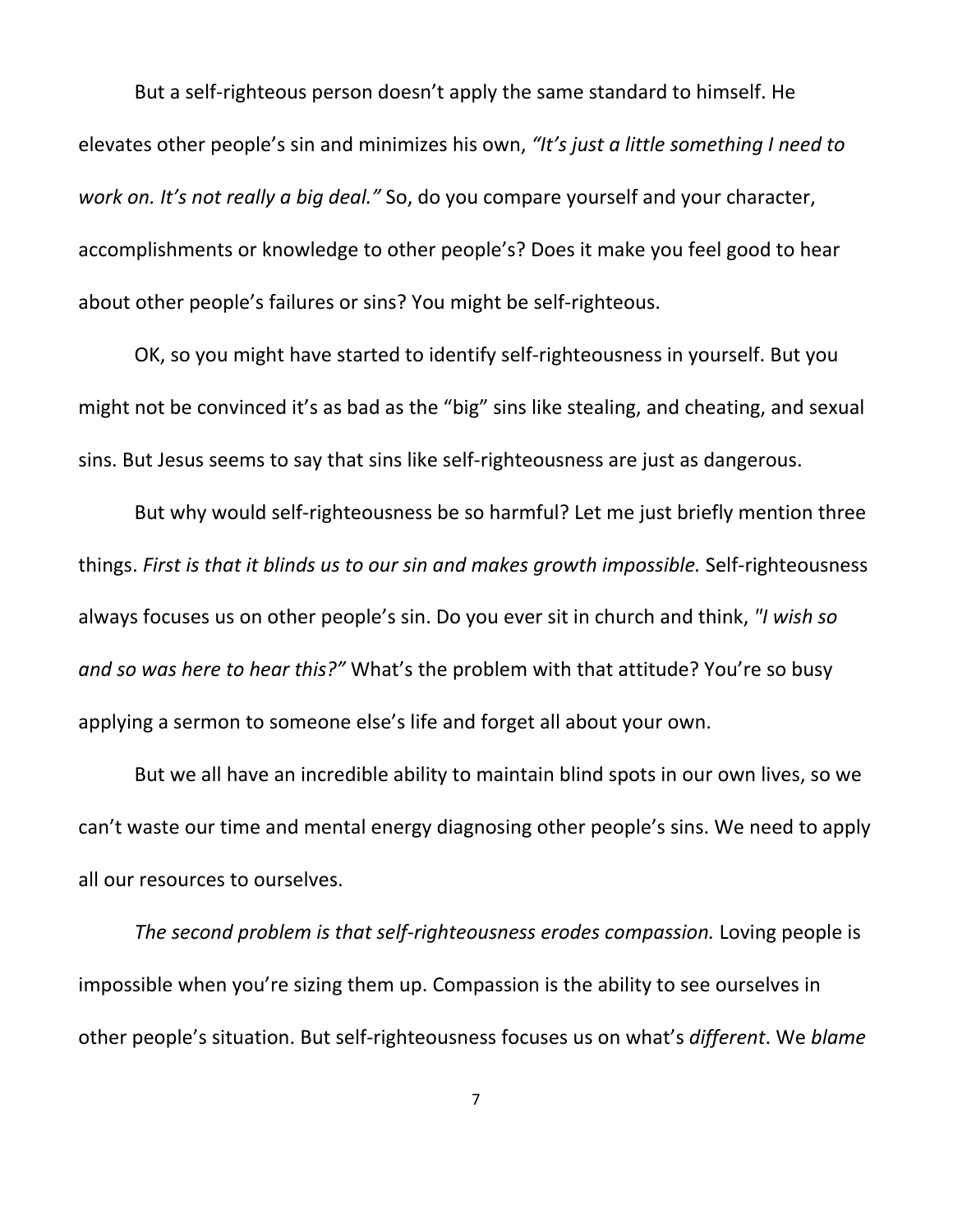addicts rather than having compassion. We *judge* prostitutes, but never consider the hopelessness (or trafficking) that got them into the situation. We blame and separate ourselves, rather than try to understand the underlying causes of the sin and lend a hand. That's why Jesus says the Pharisees, **"tie up heavy, loads and put them on other people's shoulders, but they themselves are not willing to lift a finger to move them."**

*Finally, self-righteousness sabotages actual righteousness.* You might get the impression that I don't think the "traditional" sins are a big deal or that we shouldn't strive for purity or practice things like tithing or church attendance. If that's what you're hearing me say, you're under the wrong impression. I believe that we are called to live lives of purity, free from sin and full of self-discipline.

But no matter how tall we build our tower of devotion, purity and good works, self-righteousness will be a bomb at the foundation that blows the whole thing up. Or you can think about it as the hole in the bucket of holiness.

What's interesting about this parable is that Jesus uses salvation language. Verse 14, **"I tell you that this man (the tax collector), rather than the other (the Pharisee) who went home justified before God."** "Justified" is about right relationship with God. So, Jesus seems to imply that self-righteousness erodes our relationship with God.

When we make Christianity solely about being a good person, we plant the bomb of self-righteousness at the foundation of our faith. Most of us have it backwards. We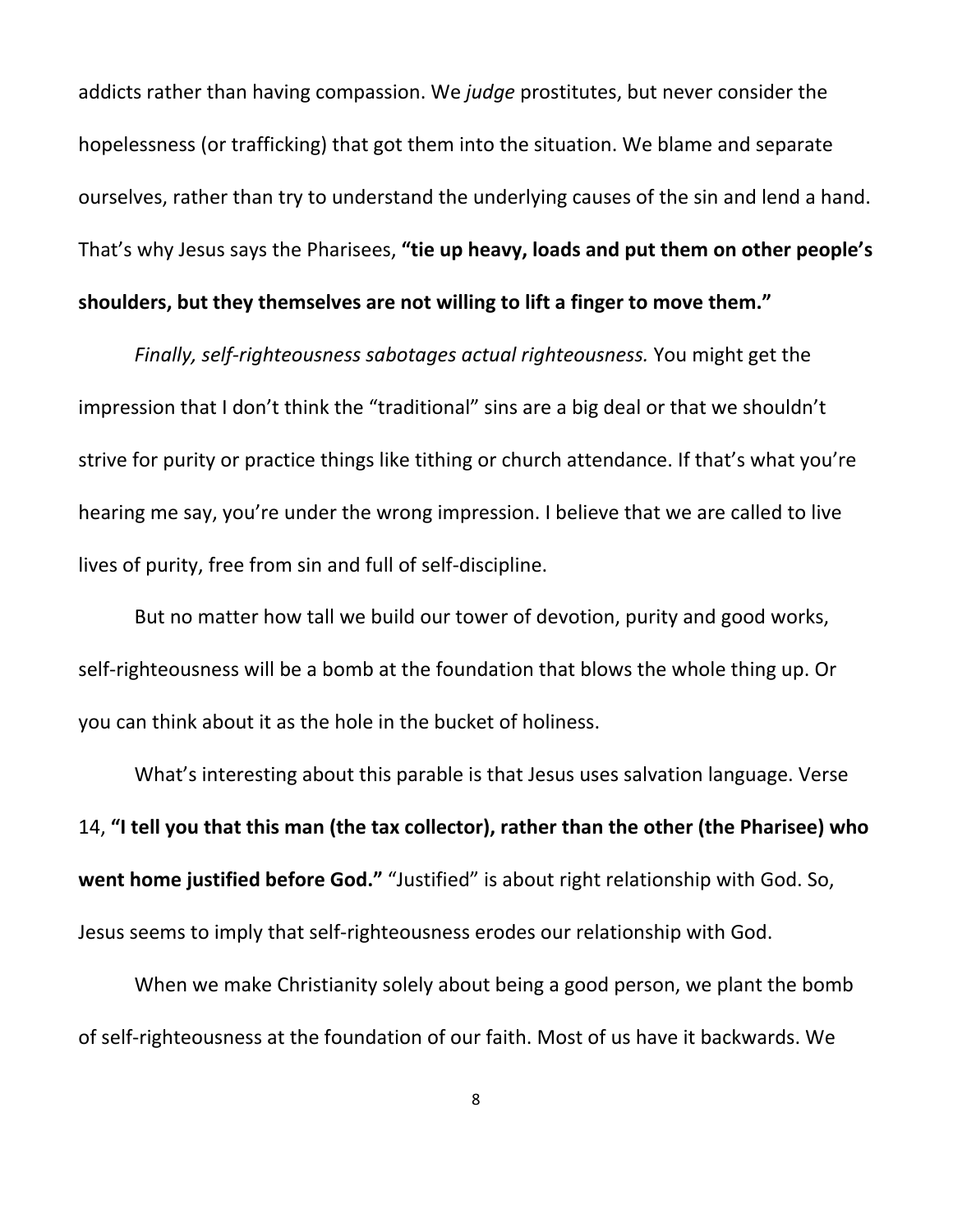look around the room at the religious people—the ones who do everything right and know their Bible by heart and we think they're definitely right with God. That's how the other people in the Temple would have viewed the Pharisee.

At the same time, we might look with pity or disdain at the person who just can't seem to get their stuff together. We think, "if they only knew Jesus." But what we don't realize is that when someone recognizes their sin and acknowledges their need for grace, they know Jesus in a way the self-righteous religious person does not.

So, how do we put on the gloves and fight against self-righteousness?

First, embrace *humility*. This is prescription Jesus gives at the end of the parable. Verse 14, **"For all who exalt themselves will be humbled, and those who humble themselves will be exalted."** Now, it's easy to misunderstand humility. Some people equate humility with low self-esteem. You don't like yourself. You're disappointed with yourself. You're embarrassed to be in front of people.

But that's not humility, that's low self-esteem. Remember, **"You are God's masterpiece created in Christ Jesus to do good works which God prepared in advance** (and, by the way, gave you gifts) **for you to do."** (Eph 2:10) In fact, Paul gives maybe the greatest description of humility in Romans 12:3, **"Do not think of yourself more highly than you ought, but rather think of yourself with sober judgment, in accordance with the faith God has distributed to each of you."**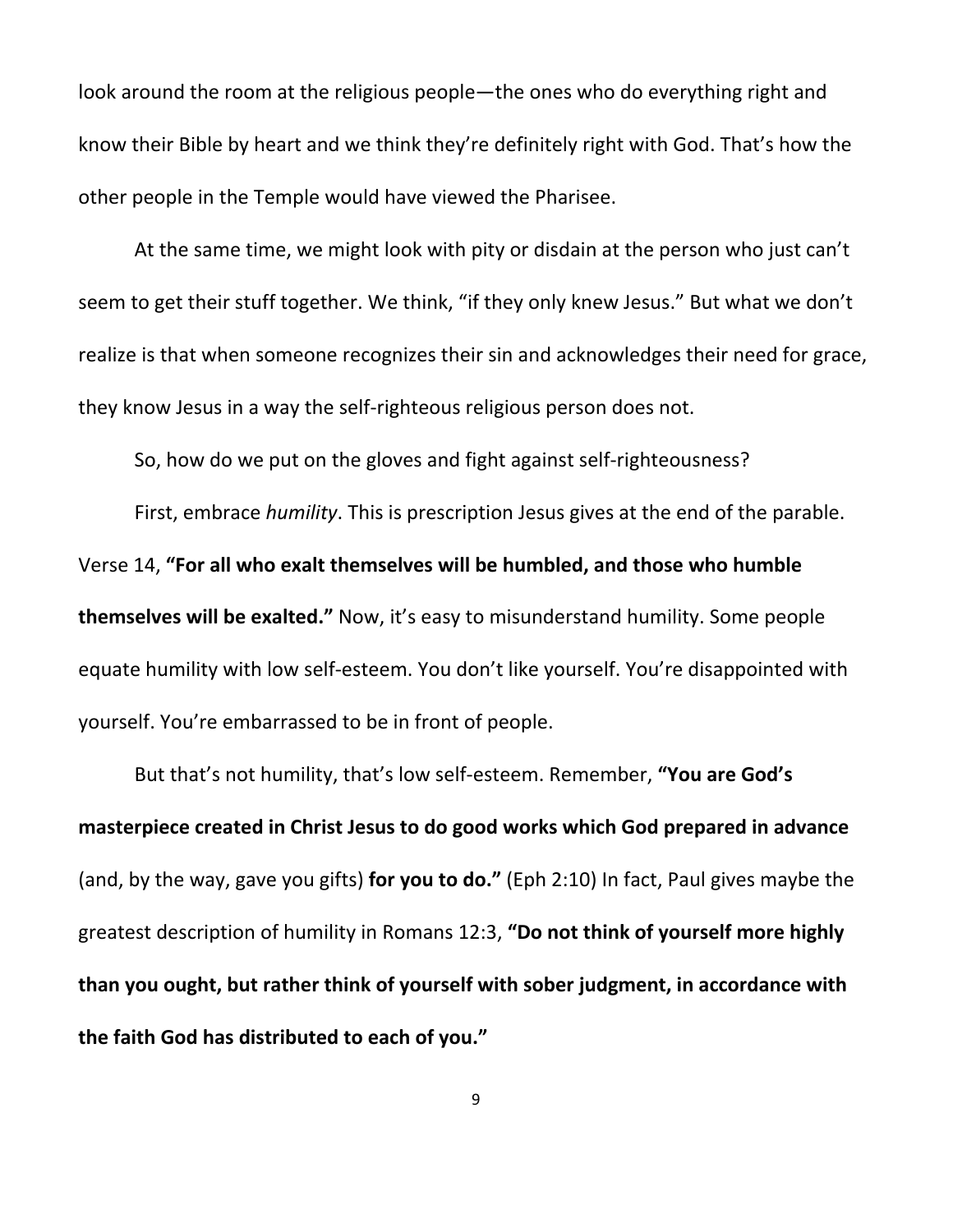Paul says to think of yourself with "sober judgment." Sober means "clear-thinking." Not only can you see your short-comings, but you can also see your gifts and you'll use them where they're needed. It's knowing that God loves you and values you, but that God doesn't love you *more* than he loves other people.

Practically, that means be thankful for recognition or compliments, but don't seek them out. Don't do good things just to boost your reputation. Be OK with being last or letting someone else get the credit. All this is possible when you understand that your value doesn't come from the good things you've done, but they come from your status as a person made in God's image.

Second, practice *confession*. If self-righteousness blinds us to our sin, then confession brings it to light. But the point isn't to make you miserable with guilt. It's more like cancer screening. If you don't realize it's there, you can't deal with it. So, the regular practice of confession—and maybe even asking the people close to you about blind-spots—will give you a realistic picture of who you really are. It's admitting that you don't have all your stuff together and you are still in need of God's grace and forgiveness.

It's easy to forget that there are two characters in this parable. Of course, there's the self-righteous Pharisee. But there's also the humble tax collector. And while Jesus told this parable to the Pharisee type, there are probably many in this room or watching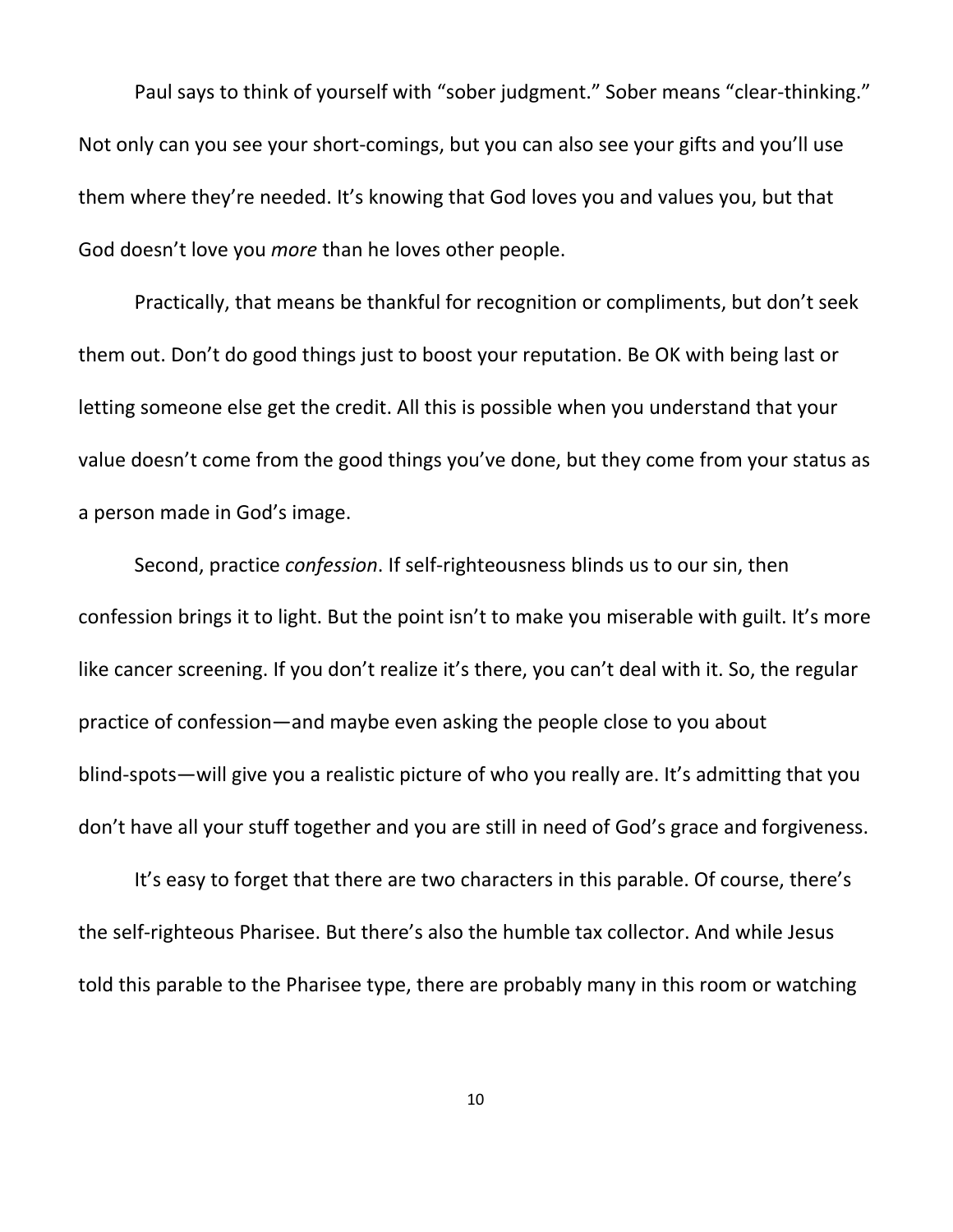online who, in all honesty, are more like the tax collector. If that's you, I want to talk to you for the next minute or so.

If that's you and you're someone who is already fully aware of your short-comings and sins and you're haunted by them…If you're someone who wonders why God would ever love someone like you, this parable is great news, because it tells you that God loves you and is *for* you. Whatever you've done in the past. Whatever your reputation or how you think about yourself. Understanding that you don't deserve God's forgiveness is the prerequisite for receiving God's forgiveness. You're half-way there. The rest of the way is simply to learn to trust and follow Jesus.

Third, *cultivate a heart of gratitude*. Luke 7 tells the story of a woman who "lived a sinful life," who interrupted Jesus' meal with some Pharisees, coming into the house and pouring an expensive jar of perfume on his feet. The Pharisees were appalled that Jesus would allow this sinful woman to touch him, but Jesus was moved by her gratitude. In verse 47 after a short conversation, he says this, **"This woman has been forgiven much, so she loves much, but the one who has been forgiven little, loves little."**

The parable of the Pharisee and the Tax Collector says something about self-righteousness, but it says even more about God's character. The reality is that God has forgiven all of us much. But until we understand and acknowledge the depth of our sin, we will never know the depth of God's love. We don't deserve it and we can't earn,